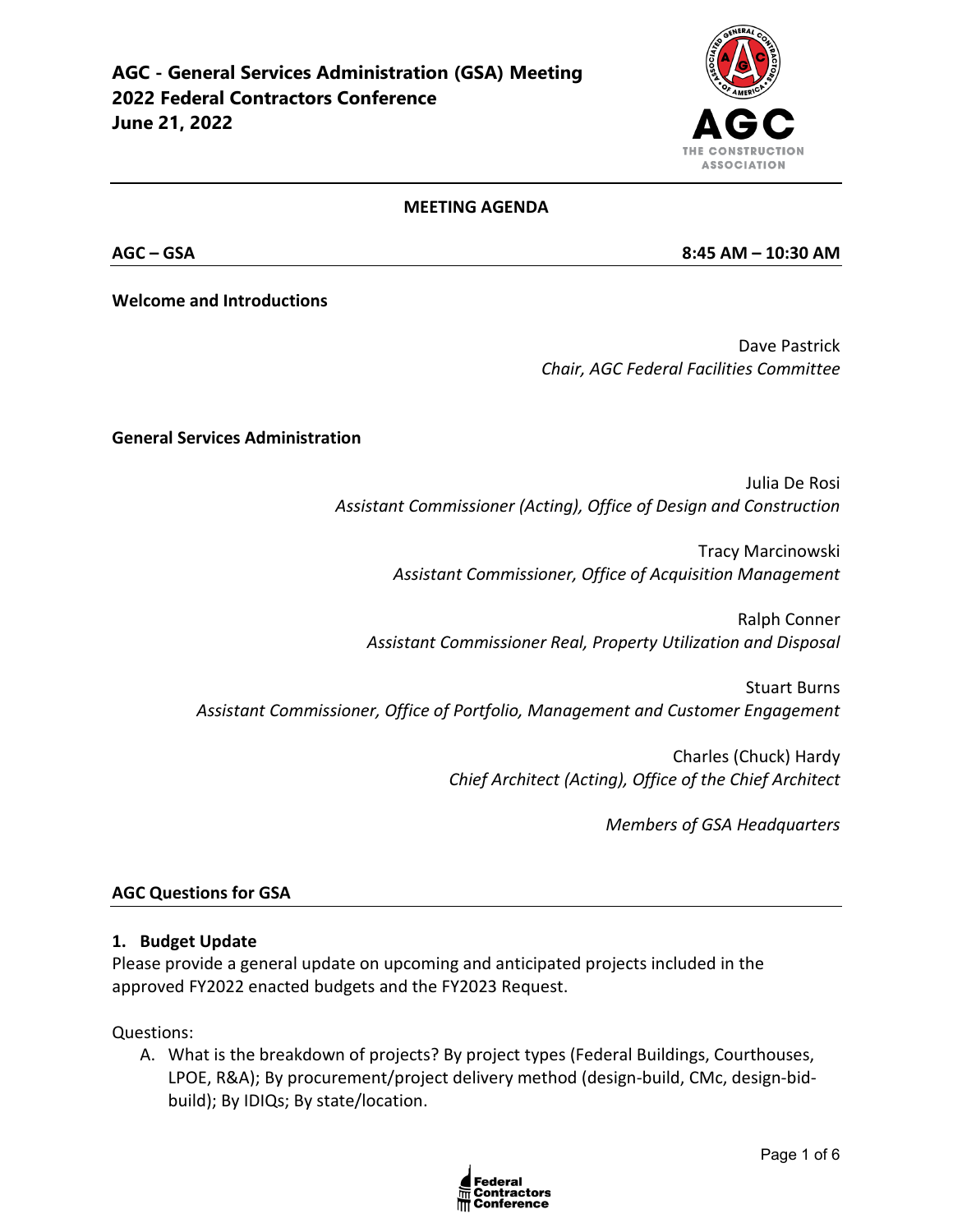

B. There are projects that are authorized, but do not have funds appropriated. What is the status of these projects, and when are appropriations expected?

### **2. Infrastructure Investment**

A record-setting [AGC backed](https://www.agc.org/news/2021/11/18/agc-backed-bipartisan-infrastructure-signed-law) construction investment bill, the \$1.2 trillion bipartisan infrastructure bill, represents a critical chance to significantly invest in building and maintaining a broad range of physical infrastructure without unnecessarily burdening the construction industry with new mandates. The infrastructure bill provides significant money to GSA for infrastructure investments.

#### Questions:

- A. Please describe GSA plans to execute projects originating from this infrastructure bill.
- B. Will there be a preferred project delivery method? For example: For example: IDIQ programs, Design–Build, Best-Value, etc.
- C. How can AGC and GSA work together to expedite the completion of these projects?

### **3. Civilian Real Property Alignment**

In December 2016, the AGC-supported Federal Assets Sale and Transfer Act became law. This bipartisan law will shrink the federal footprint and streamline the disposal of excess or underutilized federal buildings. Among other things, the Federal Assets and Transfer Act requires: Establish [a Public Buildings Reform Board](https://www.pbrb.gov/) to identify opportunities to reduce the federal real property inventory; Require the Board will make recommendations for the sale of at least \$8 billion worth of underutilized and vacant federal properties; Require the Board to create a website making relevant information accessible to the public; and Require GSA to create and publish a single, comprehensive database of all federal real properties.

- A. What is the status of these efforts?
- B. What current efforts or new/planned initiatives does GSA have in mind to further the goals of maximizing the efficiency of the federal real property portfolio?

#### **4. Supply Chain and Material Costs**

The unending series of supply-chain bottlenecks, as well as extreme price increases and long lead times for a variety of construction materials, threaten federal construction procurement. AGC of America has published its [Construction Inflation Alert,](https://www.agc.org/learn/construction-data/agc-construction-inflation-alert) a guide to inform owners, officials, and others about the cost and supply-chain challenges.

#### Questions:

- A. What are GSA expectations as it relates to changes in pricing, materials, and schedules?
- B. Industry is seeing private clients including price adjustment clauses in solicitations as well as modify existing contracts to include a means for contractor recovery due to price

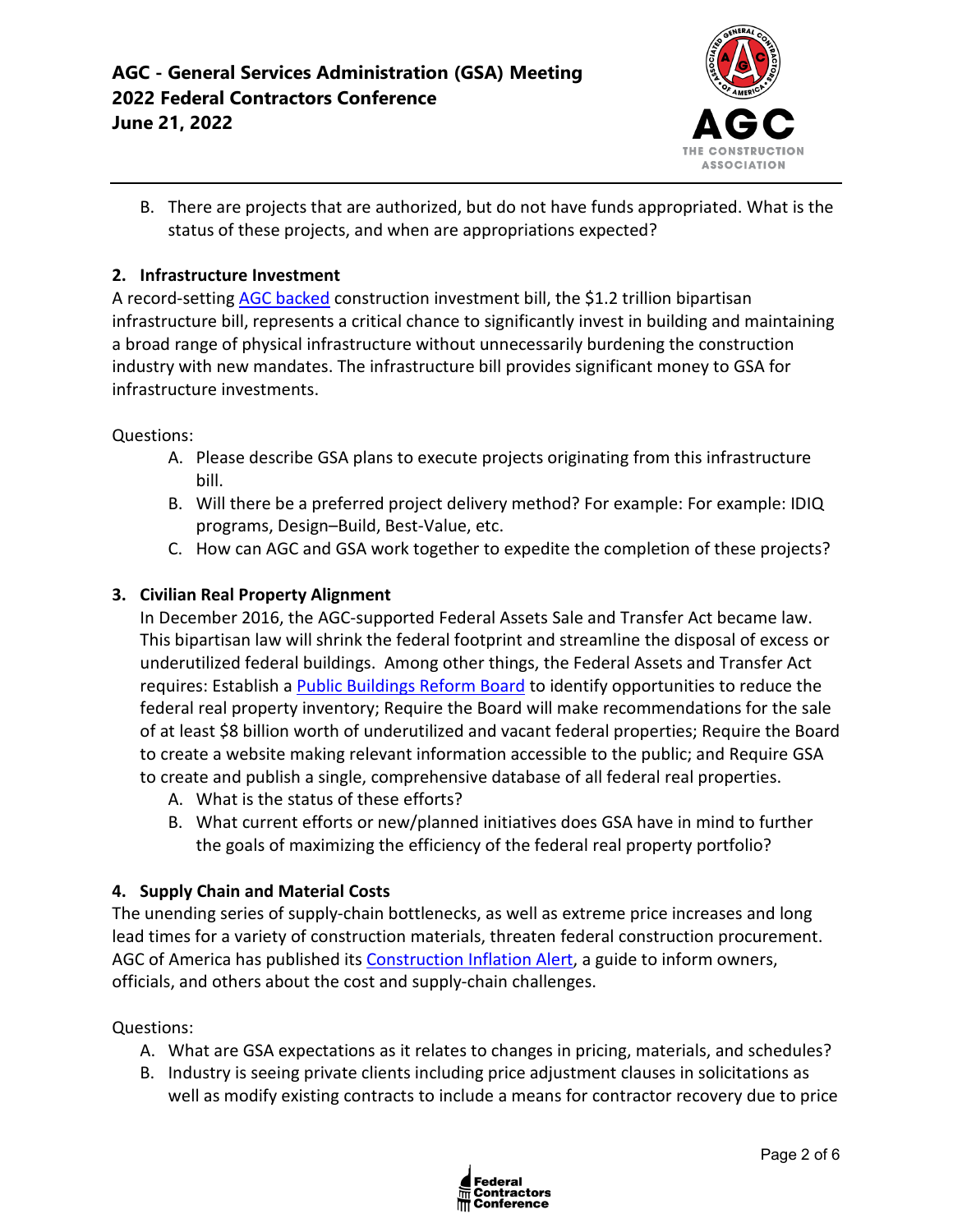

escalation. Is GSA considering inclusion of this clause for recovery in both future and/or modifying current solicitations related to price escalation? Will GSA consider broader use of Economic Price Adjustment clauses?

- C. Industry is seeing private clients including price adjustment clauses for reimbursement for costs associated with extended contract durations due to supply-chain issues. Currently, the Federal contractors are typically allowed an extension of time but no reimbursement for costs associated with the delay. Is GSA considering inclusion of this clause for recovery in future and/or modifying current solicitations for delay costs?
- D. Does GSA account for the impacts of supply chain and material costs in their cost estimates?
- E. Does GSA account for the impacts of supply chain in their schedule estimates?
- F. How can AGC and GSA work together to address the challenges?

## **5. New Buy American Rule and Domestic Content Requirements**

On July 29, a prosed rule was released to amend to the FAR to add Buy American Act Requirements. The proposed rule increases the domestic content required to 60% with increases in two years to 70% and then 75% in five years. It permits acceptance of products and construction materials up to 6 years after publication of the rule which are unavailable at an acceptable cost. It also states that a higher price preference may be identified for critical end products and construction materials. However, the new requirements will not apply to Commercially Off The Shelf (COTS) items. The rule was initiated based on President Biden's Executive Order on [Ensuring the Future Is Made in All of America by All of America's](https://www.whitehouse.gov/briefing-room/presidential-actions/2021/01/25/executive-order-on-ensuring-the-future-is-made-in-all-of-america-by-all-of-americas-workers/)  [Workers.](https://www.whitehouse.gov/briefing-room/presidential-actions/2021/01/25/executive-order-on-ensuring-the-future-is-made-in-all-of-america-by-all-of-americas-workers/) AGC had several conversations with the White House and the Made in America Office to provide the construction industry's prospective. [AGC commented](https://www.regulations.gov/comment/FAR-2021-0008-0008) on this rule, and will continue to advocate for the construction industry to ensure that policy makers are well informed about the uniqueness of construction.

- A. What does AGC members see as impacts from these increased requirements to its contracts, material, and time estimates?
- B. What does GSA account for the impacts of these Buy American requirements in it cost estimates?
- C. How can AGC and GSA work together to address the challenges.

## **6. PLA Executive Order**

On February 4, 2022, President Biden signed a new [Executive Order on Use of Project Labor](https://nam12.safelinks.protection.outlook.com/?url=https%3A%2F%2Fwww.whitehouse.gov%2Fbriefing-room%2Fpresidential-actions%2F2022%2F02%2F04%2Fexecutive-order-on-use-of-project-labor-agreements-for-federal-construction-projects%2F&data=04%7C01%7Cjimmy.christianson%40agc.org%7C9a54ffe1775c4b33b2e708d9e8301d61%7C4602d740c1bb4d33b33a435efb6aa1bd%7C0%7C0%7C637796115617974723%7CUnknown%7CTWFpbGZsb3d8eyJWIjoiMC4wLjAwMDAiLCJQIjoiV2luMzIiLCJBTiI6Ik1haWwiLCJXVCI6Mn0%3D%7C3000&sdata=3UwKG%2FHFXcoGKt%2B802izNRlIVSQtUbx7E4yOMXgBSQs%3D&reserved=0)  [Agreements For Federal Construction Projects \(PLA\).](https://nam12.safelinks.protection.outlook.com/?url=https%3A%2F%2Fwww.whitehouse.gov%2Fbriefing-room%2Fpresidential-actions%2F2022%2F02%2F04%2Fexecutive-order-on-use-of-project-labor-agreements-for-federal-construction-projects%2F&data=04%7C01%7Cjimmy.christianson%40agc.org%7C9a54ffe1775c4b33b2e708d9e8301d61%7C4602d740c1bb4d33b33a435efb6aa1bd%7C0%7C0%7C637796115617974723%7CUnknown%7CTWFpbGZsb3d8eyJWIjoiMC4wLjAwMDAiLCJQIjoiV2luMzIiLCJBTiI6Ik1haWwiLCJXVCI6Mn0%3D%7C3000&sdata=3UwKG%2FHFXcoGKt%2B802izNRlIVSQtUbx7E4yOMXgBSQs%3D&reserved=0) When in effect, this Executive Order (E.O.) will require every prime contractor and subcontractor to engage in negotiation or agree to PLAs on federal construction projects valued at \$35 million or more. (AGC of America [statement\)](https://www.agc.org/news/2022/02/04/biden-order-imposing-project-labor-agreements-federal-projects-will-inflate-construction-costs) According to an AGC of America [analysis o](https://www.agc.org/sites/default/files/Files/communications/New_Data_Weighs_on_Debate_Over_Project_Labor_Agreements.pdf)f data obtained via a [Construction Advocacy Fund](https://constructionadvocacyfund.agc.org/?_zs=3Onnc1&_zl=qrBB8)financed lawsuit under the Freedom of Information Act, the Department of Defense federal

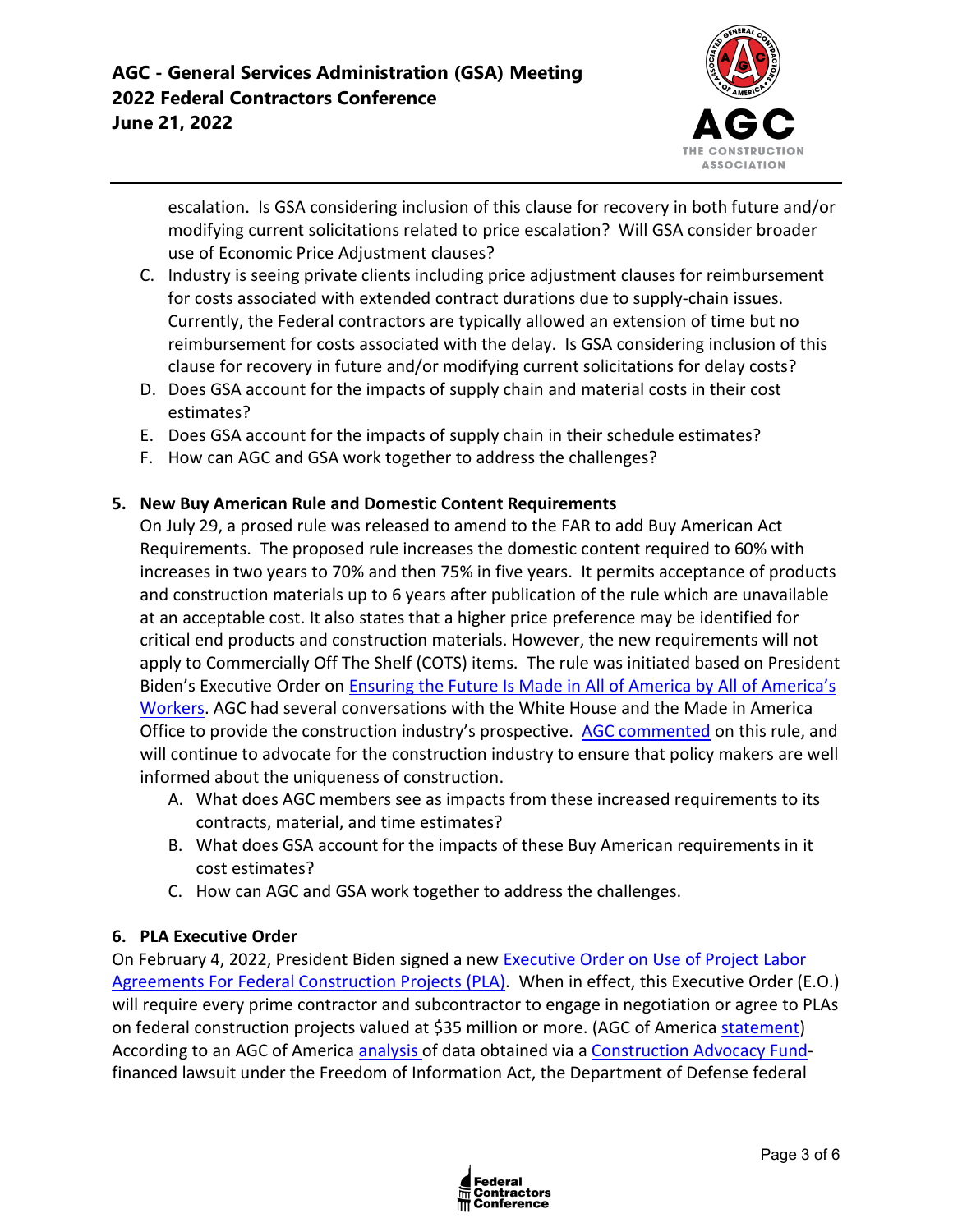

construction agencies rejected PLA mandates 99.4 percent of the time even when encouraged to do so under the Obama Administration.

Questions:

- A. AGC members to provide feedback on the potential impacts to PBS projects.
- B. How does GSA intend to apply this to PBS projects?
- C. How does GSA intend to pursue exemptions for its programs?

## **7. Speed to Award**

Awarding projects and quickly beginning work has long been a priority for GSA and AGC. Quickly awarding projects help GSA and AGC members mitigate the many risks and uncertainties that currently face GSA projects.

Questions:

- A. What initiatives from GSA will help increase the speed to award?
- B. What recommendations do AGC members have?
- C. What can GSA do to reduce instances where AGC members are asked to hold bids?

## **8. Construction Manager as Constructor (CMc) Program**

In January 2020, the General Services Administration Acquisition Regulation (GSAR) was amended to formally adopt Construction Manager as Constructor (CMc) (aka CM at Risk) as a project delivery method. AGC supports the CMc delivery method and we provided industry feedback to the rule (Subpart 536.71 - Construction-Manager-as-Constructor Contracting)

Questions:

- A. Please give an update on the stats of the new CMc rule.
- B. Are there plans to revisit the rule for changes suggested by the public and industry?
- C. Broader discussion on Project Delivery.

# **9. New GSA Carbon-Based Construction Materials Requirements**

On March 30, the U.S. General Services Administration (GSA) issued new [carbon](https://www.gsa.gov/real-estate/design-and-construction/engineering-and-architecture/facilities-standards-p100-overview)  [standards](https://www.gsa.gov/real-estate/design-and-construction/engineering-and-architecture/facilities-standards-p100-overview) under its Facilities Standards for the Public Buildings Service [\(P-100\)](https://www.gsa.gov/real-estate/design-and-construction/engineering-and-architecture/facilities-standards-p100-overview) to require the use of lower carbon concrete products and asphalt paving practices for all GSA design and construction contracts that involve at least 10 cubic yards of those materials. The general contractor now must source concrete that meet specific carbon requirements; collect and maintain documentation associated with both materials; and, in the case of asphalt, employ carbon reduction practices such as recycled content or reduced mix temperatures.

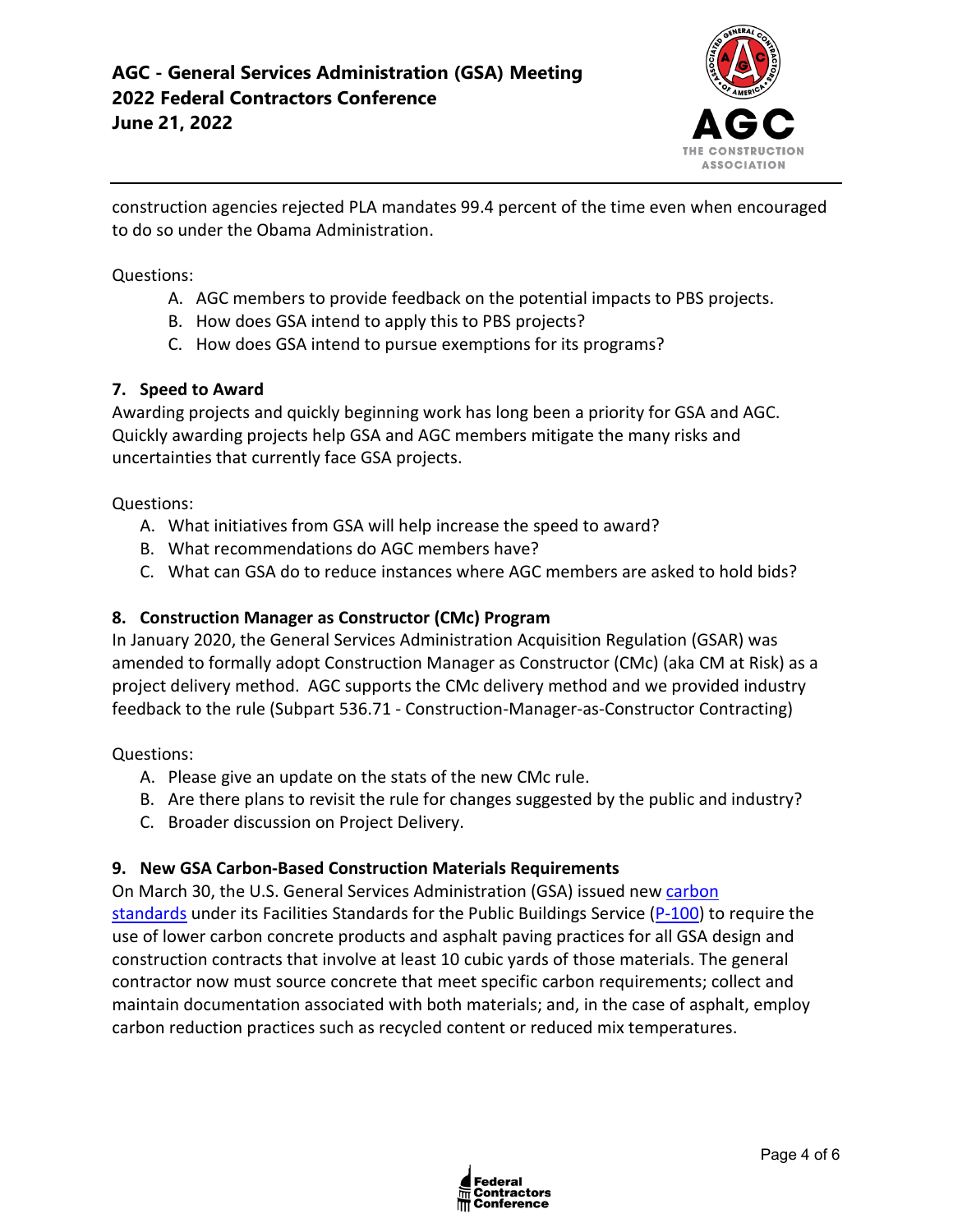

## **10. Partnering**

AGC believes that engaging in project-level partnering as committed team members with GSA will improve project execution, staff efficiency (GSA and contractor), safety, trust, and the project team relationships. AGC members have embraced partnering and are committed to bringing key decision makers into the fold in order to get the most out of the process. We see an opportunity to improve the process by getting a commitment from all parties attending to bring key decision makers (i.e. Design Manager, Contracting Officer, Contract Specialist, Project Manager, and Operation Manager, etc.).

- A. What is GSA's policy on Formal vs. Informal Partnering?
- B. Does GSA have a policy regarding what agency staff should participate in this process?
- C. If so, what is that policy and what can contractors do to help encourage attendance by key decision makers, particularly on large or complex projects?
- D. How does GSA ensure that partnering is actually followed through and abided by? What metrics are tracked from the date of partnering through project completion?
- E. How can AGC and GSA work together to increase partnering?

### **11. COVID-19**

On Sept. 9, 2021, President Biden issued Executive Order 14042, [Ensuring Adequate COVID](https://www.whitehouse.gov/briefing-room/presidential-actions/2021/09/09/executive-order-on-ensuring-adequate-covid-safety-protocols-for-federal-contractors/)  [Safety Protocols for Federal Contractors.](https://www.whitehouse.gov/briefing-room/presidential-actions/2021/09/09/executive-order-on-ensuring-adequate-covid-safety-protocols-for-federal-contractors/) This E.O. directs executive federal agencies to ensure compliance with all guidance for contractor or subcontractor workplace locations published by the [Safer Federal Workplace Task Force](https://www.saferfederalworkforce.gov/new/) (Task Force). These workplace safety protocols, including COVID-19 vaccine mandates, will apply to all covered contractor employees, including employees in covered contractor workplaces who are not working on a direct federal contract or contract-like instrument. Sept. 24, the Task Force issued [Guidance for Federal Contractors](https://www.saferfederalworkforce.gov/downloads/Draft%20contractor%20guidance%20doc_20210922.pdf)  [and Subcontractors](https://www.saferfederalworkforce.gov/downloads/Draft%20contractor%20guidance%20doc_20210922.pdf) implementing a broad vaccination mandate for direct federal contractors. Oct. 1, the [FAR Council directed agencies](https://www.saferfederalworkforce.gov/contractors/) to issue Class Deviations implementing these requirements, including a [DoD Class Deviation.](https://www.acq.osd.mil/dpap/policy/policyvault/USA001998-21-DPC.pdf)

AGC of America and two of its chapters, TEXO and AGC of Texas, filed their lawsuit on December 14, 2021, and immediately filed a motion for a Temporary Restraining Order (TRO) and a (second) preliminary injunction against the mandate that federal contractors require their employees to be fully vaccinated for COVID-19. (A GA court had issued a preliminary but nationwide injunction on Dec. 7, resulting in an extension of compliance date.) In addition, AGC submitted [regulatory comments](https://www.regulations.gov/comment/OMB-2021-0007-3355) laying out the same arguments as its lawsuit. The Administration issued [guidance](https://www.saferfederalworkforce.gov/contractors/) to hold implementation of the mandate pending a decision from the Eleventh Circuit regarding whether the existing nationwide freeze of the mandate should be maintained or not. AGC's motion for a preliminary injunction is still pending but could be granted at any time. AGC has been urging its members to show the videos to all their